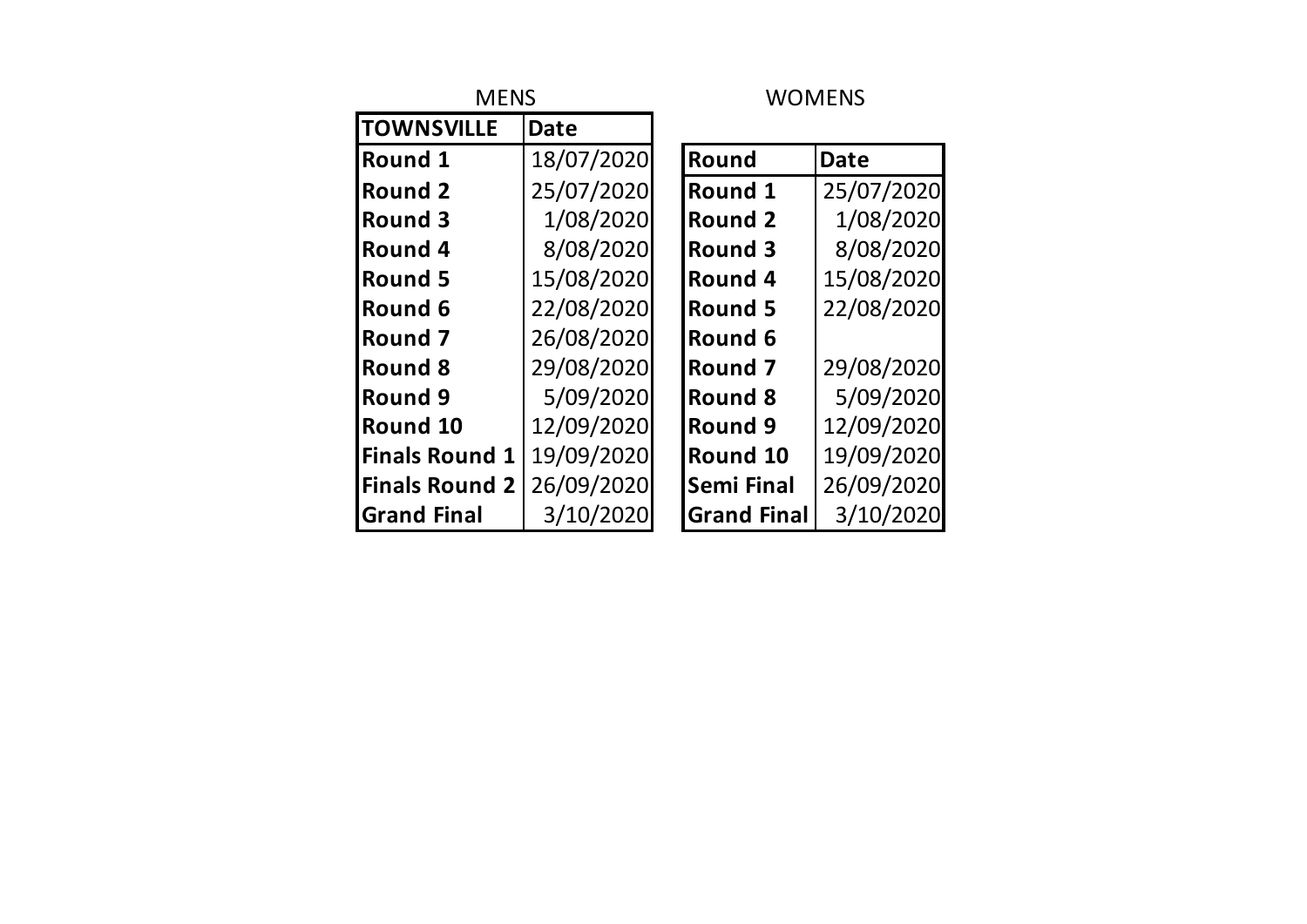|                 |             |           |                                         |                           |                         |             |           |                              | FNQR INC. 2020 SENIORS DRAW |                       |                |             |  |                           |                  |                 |
|-----------------|-------------|-----------|-----------------------------------------|---------------------------|-------------------------|-------------|-----------|------------------------------|-----------------------------|-----------------------|----------------|-------------|--|---------------------------|------------------|-----------------|
| MEN'S - A GRADE |             |           |                                         |                           | MEN'S - RESERVE GRADE   |             |           |                              |                             | WOMEN'S               |                |             |  |                           |                  |                 |
| <b>ROUND 1</b>  | <b>DATE</b> |           | <b>KICK OFF HOME TEAM</b>               | <b>AWAY TEAM</b>          | <b>VENUE</b>            | <b>DATE</b> |           | KICK OFF HOME TEAM AWAY TEAM |                             | <b>VENUE</b>          |                | <b>DATE</b> |  | <b>KICK OFF HOME TEAM</b> | <b>AWAY TEAM</b> | <b>VENUE</b>    |
|                 | 16/07/2020  |           | 20:30 Mudcrabs                          | <b>Brothers</b>           | Mudcrabs                | 16/07/2020  |           | 19:00 Mudcrabs               | Penrhyn                     | Mudcrabs              |                |             |  |                           |                  |                 |
|                 | 17/07/2020  | 16:00 JCU |                                         | Wanderers                 | <b>JCU</b>              | 17/07/2020  | 14:30 JCU |                              | Barron                      | <b>JCU</b>            |                |             |  |                           |                  |                 |
|                 | 18/07/2020  |           | 16:00 Port Douglas                      | Barron                    | Port Douglas            |             |           |                              |                             |                       |                |             |  |                           |                  |                 |
|                 |             |           |                                         |                           |                         |             |           |                              |                             |                       |                |             |  |                           |                  |                 |
| <b>ROUND 2</b>  | <b>DATE</b> |           | <b>KICK OFF HOME TEAM</b>               | <b>AWAY TEAM</b>          | <b>VENUE</b>            | <b>DATE</b> |           | KICK OFF HOME TEAM AWAY TEAM |                             | <b>VENUE</b>          | <b>ROUND 1</b> | <b>DATE</b> |  | KICK OFF HOME TEAM        | <b>AWAY TEAM</b> | <b>VENUE</b>    |
|                 | 25/07/2020  | 16:00     | <b>JCU</b>                              | Port Douglas              | <b>JCU</b>              | 25/07/2020  | 14:30     | JCU                          | Penrhyn                     | <b>JCU</b>            |                |             |  |                           |                  |                 |
|                 | 25/07/2020  |           | 14:30 Barron                            | Mudcrabs                  | Barron                  | 25/07/2020  |           | 13:00 Barron                 | Mudcrabs                    | Barron                |                | 25/07/2020  |  | 16:00 Mudcrabs            | Penrhyn          | Barron          |
|                 | 25/07/2020  |           | 14:30 Wanderers                         | <b>Brothers</b>           | Wanderers               |             |           |                              |                             |                       |                | 25/07/2020  |  | 16:00 Wanderers           | <b>Brothers</b>  | Wanderers       |
|                 |             |           |                                         |                           |                         |             |           |                              |                             |                       |                |             |  |                           |                  |                 |
| <b>ROUND 3</b>  | <b>DATE</b> |           | <b>KICK OFF HOME TEAM</b>               | <b>AWAY TEAM</b>          | <b>VENUE</b>            | <b>DATE</b> |           | KICK OFF HOME TEAM AWAY TEAM |                             | <b>VENUE</b>          | <b>ROUND 2</b> | <b>DATE</b> |  | KICK OFF HOME TEAM        | <b>AWAY TEAM</b> | <b>VENUE</b>    |
|                 | 1/08/2020   |           | 14:30 Mudcrabs                          | JCU                       | Mudcrabs                | 1/08/2020   |           | 13:00 Mudcrabs               | JCU                         | Mudcrabs              |                | 1/08/2020   |  | 16:00 Mudcrabs            | Wanderers        | Mudcrabs        |
|                 | 1/08/2020   |           | 16:00 Brothers                          | Barron                    | <b>Brothers</b>         | 1/08/2020   |           | 13:30 Penrhyn                | Barron                      | Penrhyn               |                | 1/08/2020   |  | 15:00 Brothers            | Penrhyn          | <b>Brothers</b> |
|                 | 1/08/2020   |           | 16:00 Port Douglas                      | Wanderers                 | Port Douglas            |             |           |                              |                             |                       |                |             |  |                           |                  |                 |
|                 |             |           |                                         |                           |                         |             |           |                              |                             |                       |                |             |  |                           |                  |                 |
| <b>ROUND 4</b>  | <b>DATE</b> |           | <b>KICK OFF HOME TEAM</b><br><b>JCU</b> | <b>AWAY TEAM</b>          | <b>VENUE</b>            | <b>DATE</b> |           | KICK OFF HOME TEAM AWAY TEAM |                             | <b>VENUE</b>          | <b>ROUND 3</b> | <b>DATE</b> |  | <b>KICK OFF HOME TEAM</b> | <b>AWAY TEAM</b> | <b>VENUE</b>    |
|                 | 8/08/2020   | 16:00     |                                         | <b>Brothers</b>           | JCU                     | 8/08/2020   | 14:30 JCU |                              | Penrhyn                     | <b>JCU</b>            |                |             |  |                           |                  |                 |
|                 | 8/08/2020   |           | 16:00 Mudcrabs                          | Port Douglas              | Mudcrabs                |             |           |                              |                             |                       |                | 8/08/2020   |  | 15:00 Mudcrabs            | Brothers         | Mudcrabs        |
|                 | 8/08/2020   |           | 15:00 Barron                            | Wanderers                 | Barron                  | 8/08/2020   |           | 13:30 Barron                 | Mudcrabs                    | Barron                |                | 8/08/2020   |  | 16:30 Wanderers           | Penrhyn          | <b>Barron</b>   |
| <b>ROUND 5</b>  | <b>DATE</b> |           | <b>KICK OFF HOME TEAM</b>               | <b>AWAY TEAM</b>          |                         | <b>DATE</b> |           | KICK OFF HOME TEAM AWAY TEAM |                             | <b>VENUE</b>          | <b>ROUND 4</b> | <b>DATE</b> |  | <b>KICK OFF HOME TEAM</b> | <b>AWAY TEAM</b> | <b>VENUE</b>    |
|                 | 15/08/2020  |           | 16:00 Wanderers                         |                           |                         | 15/08/2020  |           | 13:30 Penrhyn                |                             |                       |                | 15/08/2020  |  | 15:00 Penrhyn             | Mudcrabs         |                 |
|                 | 15/08/2020  | 16:00     | <b>JCU</b>                              | <b>Mudcrabs</b><br>Barron | <b>Wanderers</b><br>JCU | 15/08/2020  | 14:30 JCU |                              | <b>Mudcrabs</b><br>Barron   | Penrhyn<br><b>JCU</b> |                | 15/08/2020  |  | 15:00 Wanderers           |                  | Penrhyn         |
|                 |             |           | 16:00 Port Douglas                      |                           |                         |             |           |                              |                             |                       |                |             |  |                           | <b>Brothers</b>  | Wanderers       |
|                 | 15/08/2020  |           |                                         | <b>Brothers</b>           | Port Douglas            |             |           |                              |                             |                       |                |             |  |                           |                  |                 |
| <b>ROUND 6</b>  | <b>DATE</b> |           | <b>KICK OFF HOME TEAM</b>               | <b>AWAY TEAM</b>          | <b>VENUE</b>            | <b>DATE</b> |           | KICK OFF HOME TEAM AWAY TEAM |                             | <b>VENUE</b>          | <b>ROUND 5</b> | <b>DATE</b> |  | <b>KICK OFF HOME TEAM</b> | <b>AWAY TEAM</b> | <b>VENUE</b>    |
|                 | 22/08/2020  |           | 14:30 Wanderers                         | JCU                       | Wanderers               | 21/08/2020  |           | 19:00 Mudcrabs               | JCU                         | <b>Mudcrabs</b>       |                | 22/08/2020  |  | 16:00 Wanderers           | Penrhyn          | Wanderers       |
|                 | 22/08/2020  |           | 16:00 Barron                            | Port Douglas              | Barron                  | 22/08/2020  |           | 14:30 Barron                 | Penrhyn                     | Barron                |                |             |  |                           |                  |                 |
|                 | 22/08/2020  |           | 14:30 Brothers                          | Mudcrabs                  | <b>Brothers</b>         |             |           |                              |                             |                       |                | 22/08/2020  |  | 16:00 Brothers            | Mudcrabs         | <b>Brothers</b> |
|                 |             |           |                                         |                           |                         |             |           |                              |                             |                       |                |             |  |                           |                  |                 |
| <b>ROUND 7</b>  | <b>DATE</b> |           | <b>KICK OFF HOME TEAM</b>               | <b>AWAY TEAM</b>          | <b>VENUE</b>            | <b>DATE</b> |           | KICK OFF HOME TEAM AWAY TEAM |                             | <b>VENUE</b>          | <b>ROUND 6</b> | <b>DATE</b> |  | <b>KICK OFF HOME TEAM</b> | <b>AWAY TEAM</b> | <b>VENUE</b>    |
|                 | 26/08/2020  |           | 16:00 Port Douglas                      | JCU                       | Port Douglas            |             |           |                              |                             |                       |                |             |  |                           |                  |                 |
|                 | 26/08/2020  |           | 14:30 Mudcrabs                          | Barron                    | Mudcrabs                |             |           |                              |                             |                       |                |             |  |                           |                  |                 |
|                 | 26/08/2020  |           | 14:30 Brothers                          | Wanderers                 | <b>Brothers</b>         |             |           |                              |                             |                       |                |             |  |                           |                  |                 |
|                 |             |           |                                         |                           |                         |             |           |                              |                             |                       |                |             |  |                           |                  |                 |
| <b>ROUND 8</b>  | <b>DATE</b> |           | <b>KICK OFF HOME TEAM</b>               | <b>AWAY TEAM</b>          | <b>VENUE</b>            | <b>DATE</b> |           | KICK OFF HOME TEAM AWAY TEAM |                             | <b>VENUE</b>          | <b>ROUND 7</b> | <b>DATE</b> |  | <b>KICK OFF HOME TEAM</b> | <b>AWAY TEAM</b> | <b>VENUE</b>    |
|                 | 29/08/2020  | 16:00 JCU |                                         | Mudcrabs                  | JCU                     | 28/08/2020  |           | 19:00 Penrhyn                | <b>Barron</b>               | Penrhyn               |                | 28/08/2020  |  | 20:30 Penrhyn             | <b>Brothers</b>  | Penrhyn         |
|                 | 29/08/2020  | 16:00     | Barron                                  | <b>Brothers</b>           | Barron                  | 29/08/2020  | 14:30 JCU |                              | Mudcrabs                    | <b>JCU</b>            |                |             |  |                           |                  |                 |
|                 | 29/08/2020  |           | 14:30 Wanderers                         | Port Douglas              | Wanderers               |             |           |                              |                             |                       |                | 29/08/2020  |  | 16:00 Wanderers           | Mudcrabs         | Wanderers       |
|                 |             |           |                                         |                           |                         |             |           |                              |                             |                       |                |             |  |                           |                  |                 |
| <b>ROUND 9</b>  | <b>DATE</b> |           | <b>KICK OFF HOME TEAM</b>               | <b>AWAY TEAM</b>          | <b>VENUE</b>            | <b>DATE</b> |           | KICK OFF HOME TEAM AWAY TEAM |                             | <b>VENUE</b>          | <b>ROUND 8</b> | <b>DATE</b> |  | <b>KICK OFF HOME TEAM</b> | <b>AWAY TEAM</b> | <b>VENUE</b>    |
|                 | 12/09/2020  |           | 16:00 Wanderers                         | Barron                    | Wanderers               | 4/09/2020   |           | 19:00 Mudcrabs               | <b>Barron</b>               | <b>Mudcrabs</b>       |                | 4/09/2020   |  | 20:30 Mudcrabs            | <b>Brothers</b>  | Mudcrabs        |
|                 | 5/09/2020   |           | 16:00 Port Douglas                      | Mudcrabs                  | Port Douglas            |             |           |                              |                             |                       |                |             |  |                           |                  |                 |
|                 | 5/09/2020   |           | 16:00 Brothers                          | <b>JCU</b>                | <b>Brothers</b>         | 5/09/2020   |           | 13:30 Penrhyn                | <b>JCU</b>                  | Penrhyn               |                | 5/09/2020   |  | 15:00 Penrhyn             | Wanderers        | Penrhyn         |
|                 |             |           |                                         |                           |                         |             |           |                              |                             |                       |                |             |  |                           |                  |                 |
| <b>ROUND 10</b> | <b>DATE</b> |           | <b>KICK OFF HOME TEAM</b>               | <b>AWAY TEAM</b>          | <b>VENUE</b>            | <b>DATE</b> |           | KICK OFF HOME TEAM AWAY TEAM |                             | <b>VENUE</b>          | <b>ROUND 9</b> | <b>DATE</b> |  | KICK OFF HOME TEAM        | <b>AWAY TEAM</b> | <b>VENUE</b>    |
|                 | 12/09/2020  |           | 14:30 Mudcrabs                          | Wanderers                 | Mudcrabs                | 12/09/2020  |           | 13:00 Mudcrabs               | Penrhyn                     | Mudcrabs              |                | 12/09/2020  |  | 16:00 Mudcrabs            | Wanderers        | Mudcrabs        |
|                 | 12/09/2020  | 16:00     | <b>Barron</b>                           | JCU                       | Barron                  | 12/09/2020  |           | 14:30 Barron                 | <b>JCU</b>                  | Barron                |                |             |  |                           |                  |                 |
|                 | 12/09/2020  |           | 14:30 Brothers                          | Port Douglas              | <b>Brothers</b>         |             |           |                              |                             |                       |                | 12/09/2020  |  | 16:00 Brothers            | Penrhyn          | <b>Brothers</b> |
|                 |             |           |                                         |                           |                         |             |           |                              |                             |                       |                |             |  |                           |                  |                 |